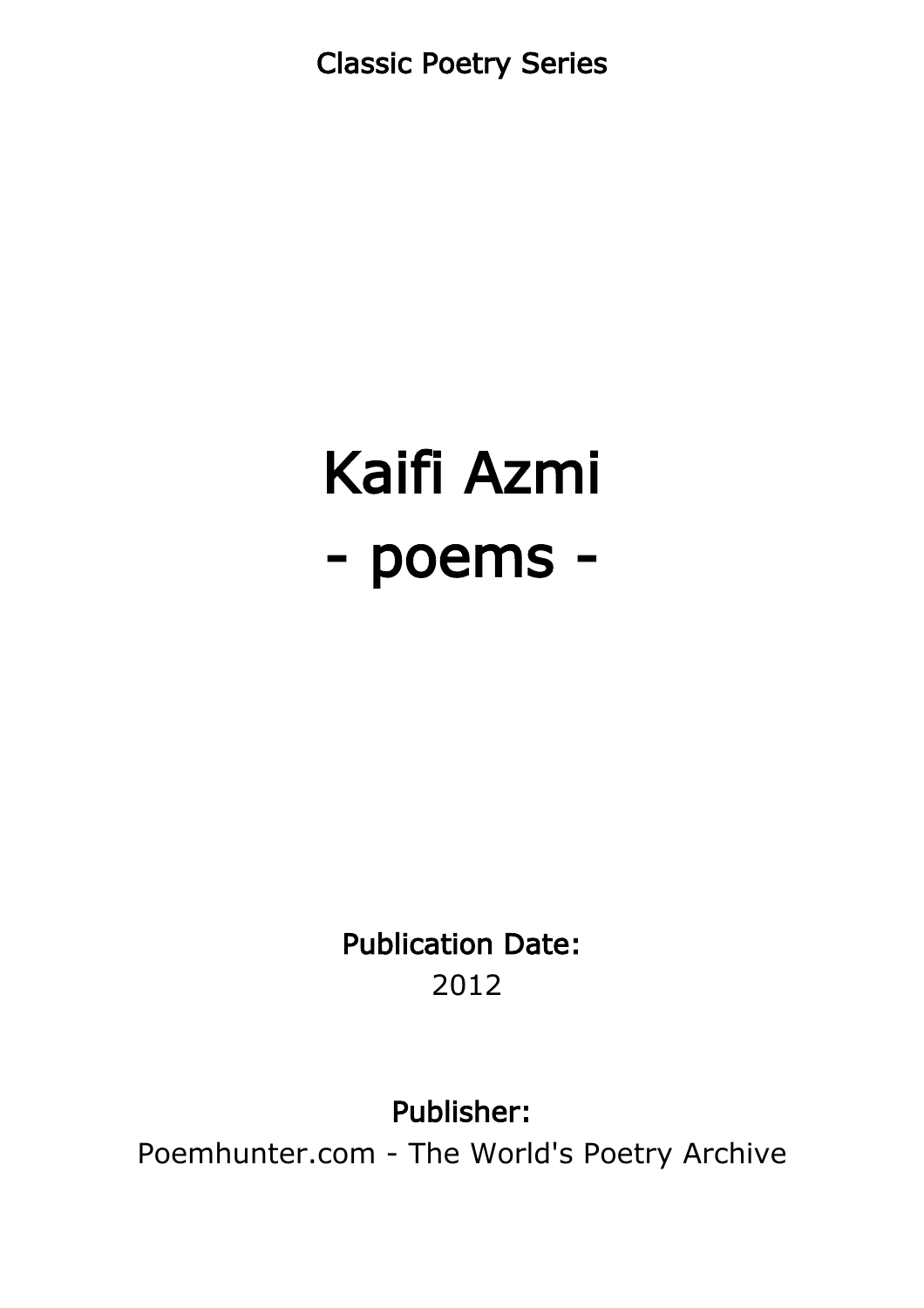### Kaifi Azmi(19 January 1919 - 10 May 2002)

Kaifi Azmi (Hindi: ????? ?????; Urdu: ???? ?????) was an Indian Urdu poet. He is considered to be one of the greatest Urdu poets of 20th century. Together with Pirzada Qasim, Jon Eliya and many others he participated in many memorable mushairas of 20th century.

**<b> Early Life </b>** 

Kaifi Azmi was born in a village Mizwaa(n) in Azamgarh, Uttar Pradesh, India.

 **Family**  $<$ **/b** $>$ 

Kaifi Azmi is married to Shaukhat Azmi. They have a daughter, Shabana Azmi (An Indian Actress of film, television and theatre) and Baba Azmi (Indian Cinematographer).

<b> Career </b>

**<b> Writings </b>** 

At age eleven, Azmi wrote his first ghazal Itna To Zindagi Mein Kisi Ki Khalal Pade and somehow managed to get himself invited to a mushaira and over there, he recited a ghazal, rather a couplet of the ghazal which was very much appreciated by the president of the mushaira, Mani Jaisi, but most of the people, including his father, thought he recited his elder brother's ghazal. When his elder brother denied it, his father and his clerk decided to test his poetic talent. They gave him one of the lines of a couplet and asked him to write a ghazal in the same meter and rhyme. Azmi accepted the challenge and completed a ghazal. This particular ghazal was to become a rage in undivided India and it was immortalized as it was sung by legendary ghazal singer, Begum Akhtar.

Azmi abandoned his studies of Persian and Urdu during the Quit India agitations in 1942 and shortly thereafter became a full time Marxist when he accepted membership of the Communist Party of India in 1943.

During this period, the leading progressive writers of Lucknow noticed him. They were very impressed by his leadership qualities. They also saw in him a budding poet and extended all possible encouragement towards him. Consequently, Azmi started to win great acclaim as a poet and became a member of Progressive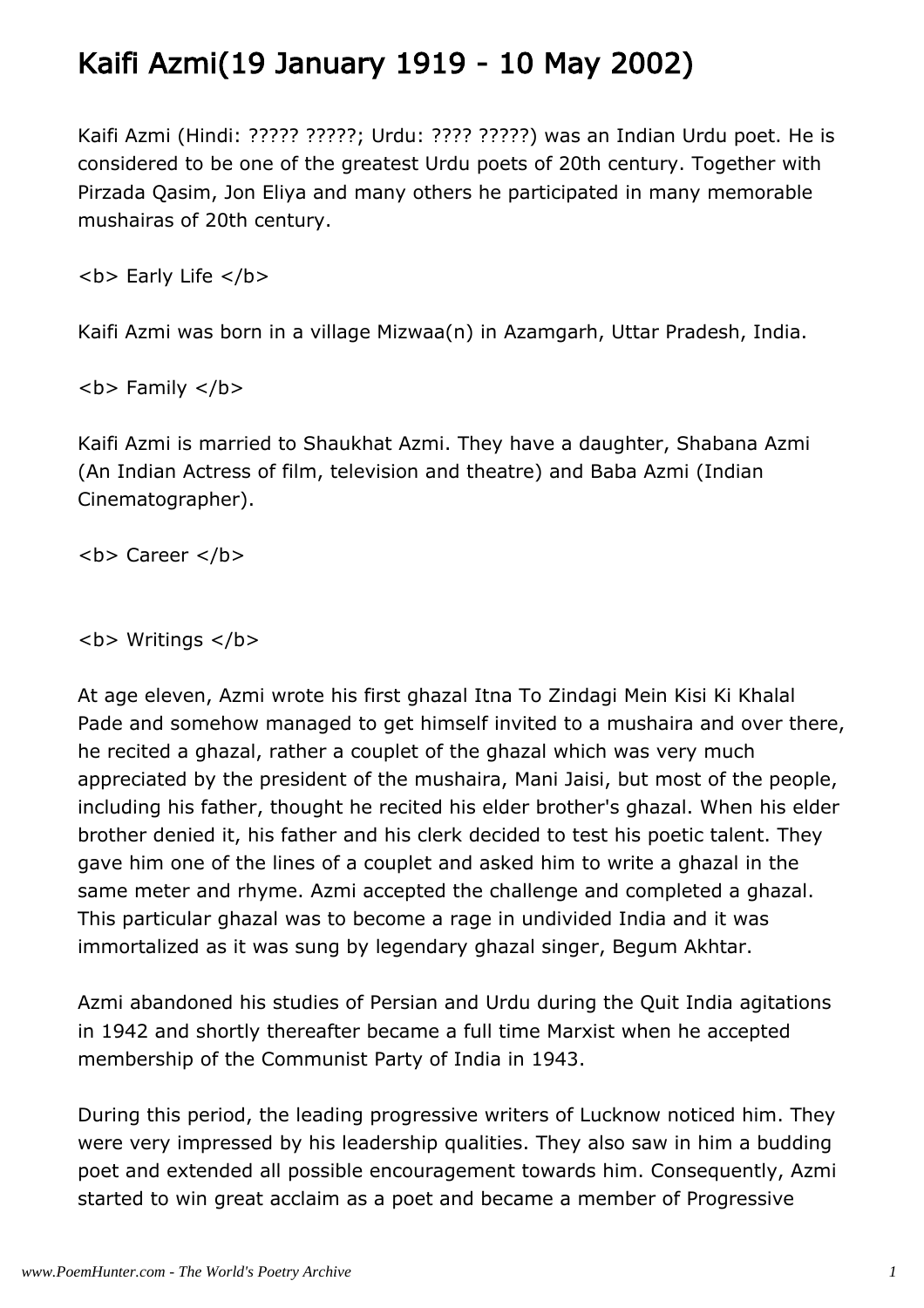Writers' Movement of India.

At the age of twenty-four, he started activities in the textile mill areas of Kanpur. As a full time worker, he left his life of comfort, though he was the son of a zamindar. He was asked to shift his base to Bombay, work amongst the workers and start party work with a lot of zeal and enthusiasm and at the same time would attend mushairas in different parts of India. In Bombay, he joined Ali Sardar Jafri in writing for the party's paper, Qaumi Jung.

In 1947, he visited Hyderabad to participate in a mushaira. There he met, fell in love with and married a woman named Shaukat Azmi. She later became a renowned actress in theatre and films. They had two children together, Shabana Azmi (b. 1950), a renowned actress of Indian cinema and Baba Azmi, a noted cameraman.

<b> Poetry </b>

Like most of the Urdu poets, Azmi began as a ghazal writer, cramming his poetry with the repeated themes of love and romance in a style that was replete with clichés and metaphors. However, his association with the Progressive Writers' Movement and Communist Party made him embark on the path of socially conscious poetry.

In his poetry, he highlights the exploitation of the subaltern masses and through them he conveys a message of the creation of a just social order by dismantling the existing one. Yet, his poetry cannot be called plain propaganda. It has its own merits; intensity of emotions, in particular, and the spirit of sympathy and compassion towards the disadvantaged section of society, are the hallmark of his poetry. His poems are also notable for their rich imagery and in this respect, his contribution to Urdu poetry can hardly be overstated.

Azmi's first collection of poems, Jhankar was published in 1943. His important works including anthologies of poetry, were Aakhir-e-Shab, Sarmaya, Awaara Sajde, Kaifiyaat, Nai Gulistan, an anthology of articles he wrote for Urdu Blitz, Meri Awaaz Suno, a selection of his film lyrics, and the script of Heer Ranjha in Devanagari.

His best known poems are Aurat, Makaan,Daaera,Saanp, and Bahuroopni.

"Kar chale hum fida jan-o-tan sathion ab tumhare hawale watan sathio zinda rahne ki mausam bahut hai magar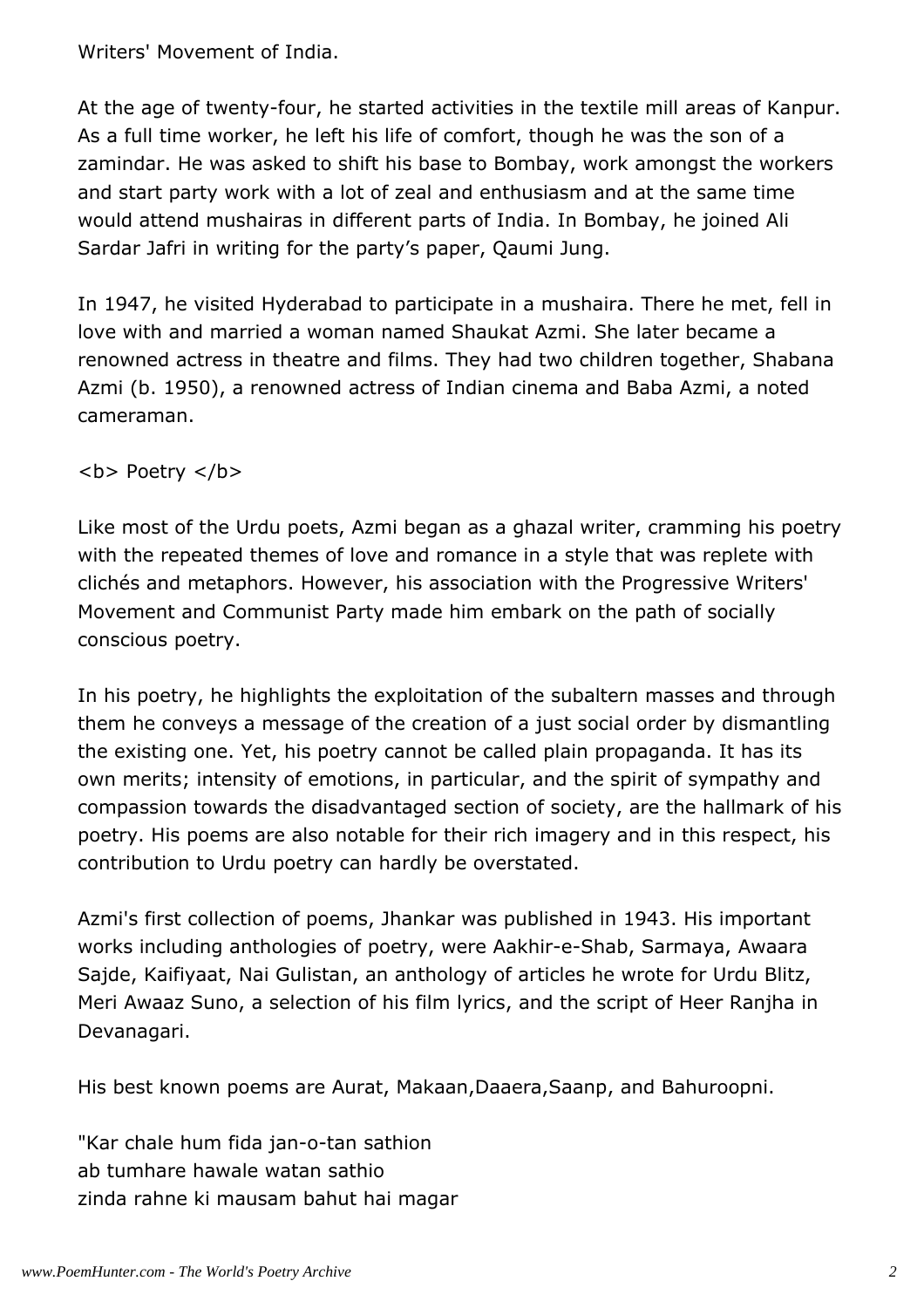jan dene ki rut roz ati nahi husn aur ishq dono ko ruswa kare wo jawani jo khume nahati nahi aaj dharti bani hai dulhan sathio Kar Chale hum Fida Jano Tan Sathio"

#### $$

Azmi's work in films includes working as a lyricist, writer and actor. Azmi wrote his first lyrics for the film Buzdil, directed by Shaheed Latif, in 1952. His early work as a writer was mainly for Nanubhai Vakil's films like Yahudi Ki Beti (1956), Parvin (1957), Miss Punjab Mail (1958) and Id Ka Chand (1958).

While directors like Khwaja Ahmad Abbas and Bimal Roy strove to create the "New Cinema", writers like Sahir Ludhianvi, Jan Nisar Akhtar, Majrooh Sultanpuri, and Kaifi changed the tenor and vocabulary of the Hindi film song, creating a fresh new wave in Hindi film lyrics that lasted many years.

His greatest feat as a writer was Chetan Anand's Heer Raanjha (1970) wherein the entire dialogue of the film was in verse. It was a tremendous achievement and one of the greatest feats of Hindi film writing. Azmi also won great critical accolades for the script, dialogues and lyrics of M.S. Sathyu's Garam Hawa (1973), based on a story by Ismat Chughtai. Azmi also wrote the dialogues for Shyam Benegal's Manthan (1976) and Sathyu's Kanneshwara Rama (1977).

As a lyricist and songwriter, though he wrote for numerous films, he will always be remembered for Guru Dutt's Kaagaz Ke Phool (1959) and Chetan Anand's Haqeeqat (1964), India's greatest war film. Some notables films for which he wrote lyrics include Kohra (1964), Anupama (1966), Uski Kahani (1966), Saat Hindustani (1969), Shola Aur Shabnam, Parwana (1971), Bawarchi (1972), Pakeezah (1972), Hanste Zakhm (1973), Arth (1982) and Razia Sultan (1983). He also played a memorable role of Naseem's grandfather in Naseem (1995).

Azmi died on May 10, 2002 at around the age of eighty-three. He was survived by his wife, daughter and son.

His autobiography is included in a collection of his works, Aaj Ke Prashid Shayar: Kaifi Azmi.

**<b>** In Media </b>

Azmi was the subject of a documentary film called Kaifi Azmi (1979), directed by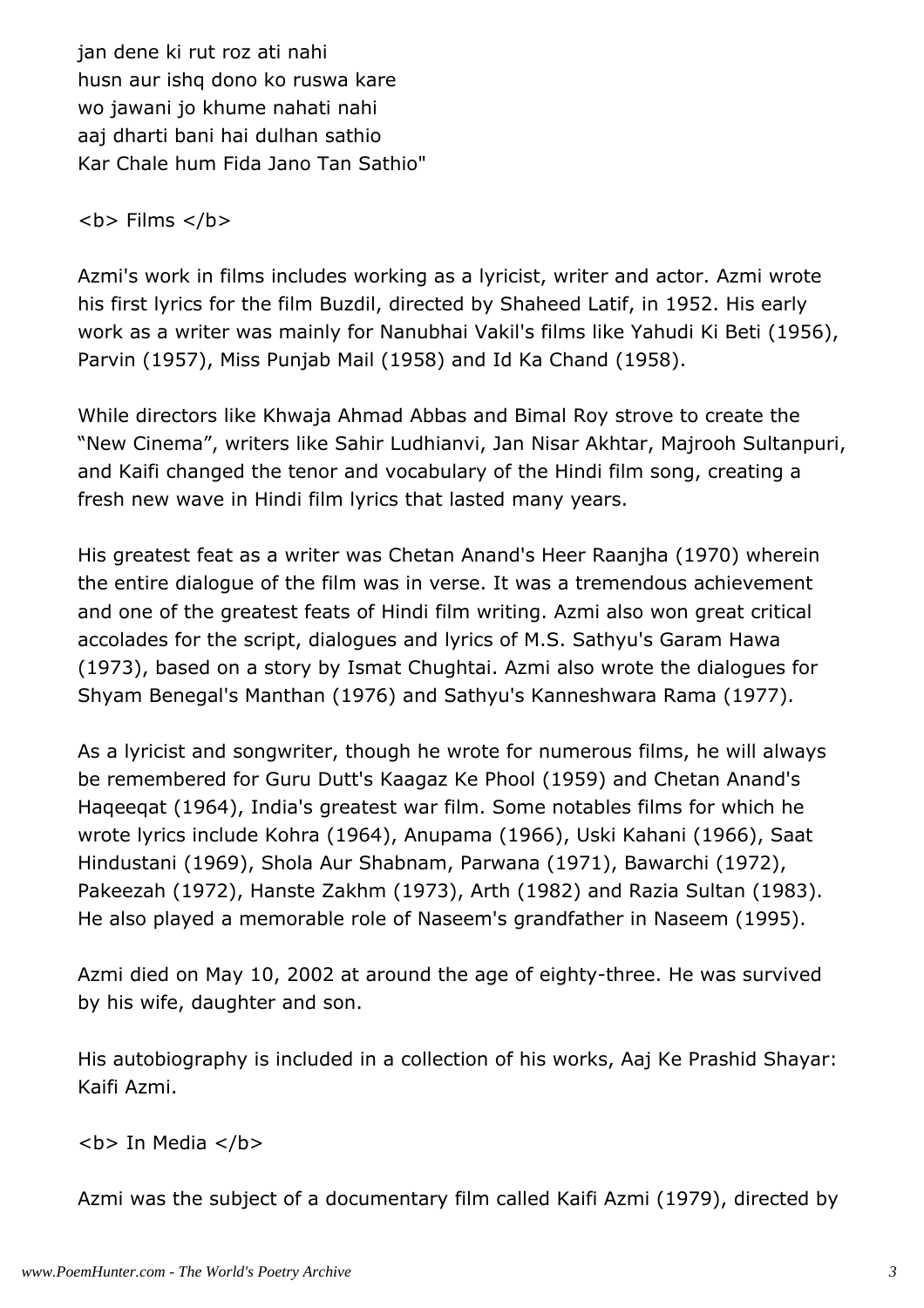Raman Kumar. In 1997, he recited his own poems for Kaifiyaat, an audio book on his collected works.

Kaifi Aur Mein, a play based on his life, his works and the memoir of his wife, Shaukat Azmi - Yadon Ki Rahguzar (Down Memory Lane), was written and performed by Javed Akhtar and Shabana Azmi, and performed in India as well as abroad in 2006. Another play, directed by Rani Balbir, Waqt Ne Kiya Kya Hasin Sitam, based Kaifi Azmi's life and writings was staged in 2005, and received rave reviews.

 **Awards**  $****6****$ 

He was the recipient of Padma Shri one of the Indian Government's highest civilian awards. Besides he was awarded the Uttar Pradesh Urdu Academy Award and the Sahitya Akademi Award for Urdu for his collection Awaara Sajde, Special Award of Maharashtra Urdu Academy, Soviet Land Nehru Award, Lotus Award from the Afro-Asian Writers' Association, and President's Award for national integration. In 1998, Government of Maharashtra conferred the Jyaneshwara Award on him. He was also honoured with the prestigious Sahitya Akademi Fellowship for lifetime achievement.

In 2000, he was conferred the first Millennium Award by the Government of Delhi and the Delhi Urdu Academy. He has also been honoured with a doctorate from Vishva Bharati University, Santiniketan.

<b> Sahitya Akademi Award </b>

1975: Sahitya Akademi Award: Awara Sajde 2002: Sahitya Akademi Fellowship (Immortals of Literature)

<b> National Film Awards </b<

1970: National Film Award for Best Lyrics: Saat Hindustani

**<b> Filmfare Awards </b>** 

1975:Filmfare Best Dialogue Award: Garam Hawa 1975:Filmfare Best Screenplay Award: Garam Hawa (with Shama Zaidi) 1975:Filmfare Best Story Award: Garam Hawa (with Ismat Chughtai)

**<b> Famous Verses </b>**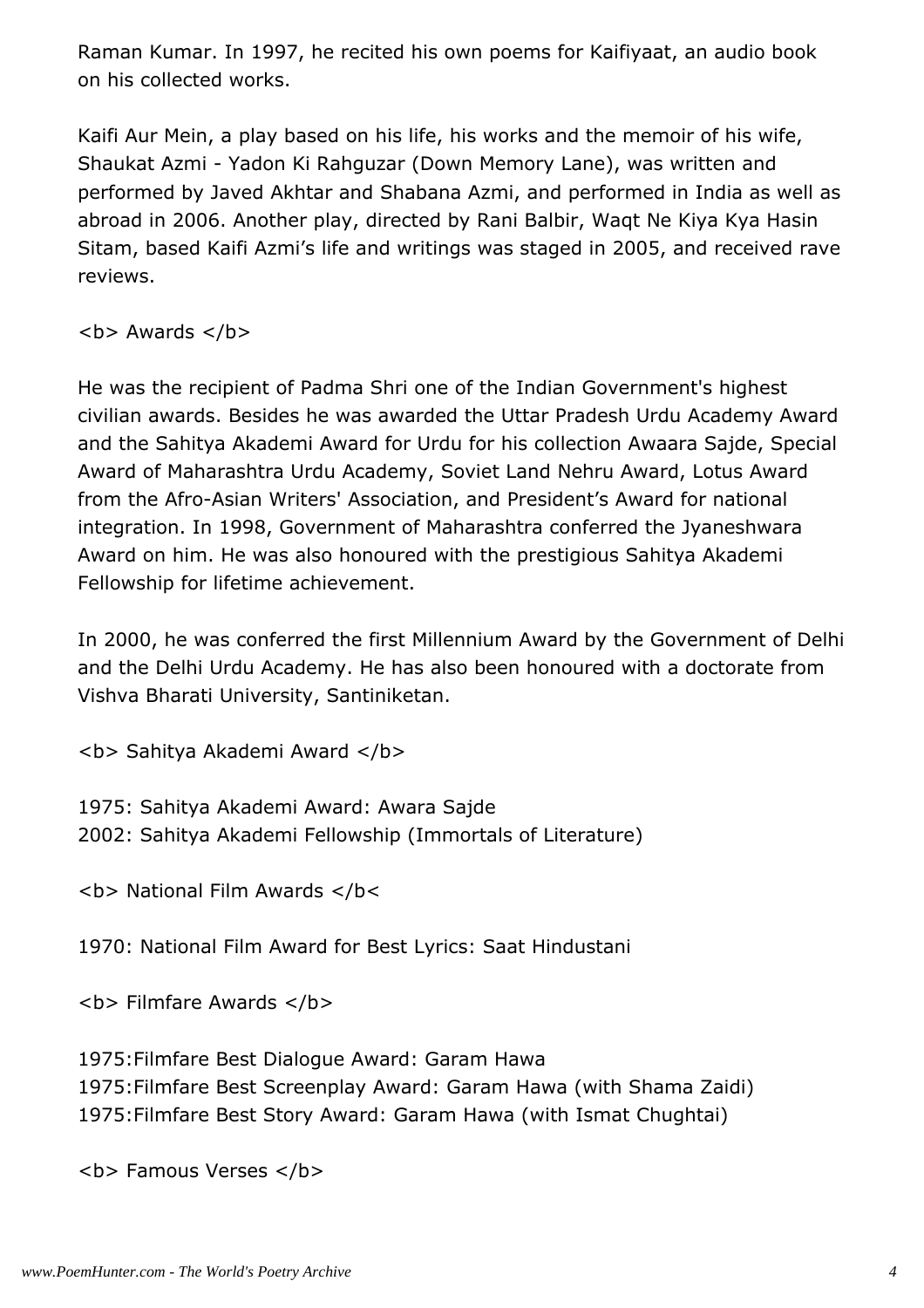Aaj ki raat bahut garam hawa chalti hai Aaj ki raat na neend aayegi Hum sub uthen, main bhi uthun, tum bhi utho Koi khidki isi deewar mein khul jayegi - Makaan Tu jo bejaan khilonon se behel jaati hai Tapti saanson ki haraarat se pighal jaati hai Paaon jis raah mein rakhti hai fisal jaati hai Banke seemaab har ik zarf mein dhal jaati hai Zist ke aahni saanche main dhalna hai tujhe uth meri jaan mere saath hi chalna hai tujhe… - Aurat (Woman) Waqt Ni Kiya Kya Haseen Sitam Tum rahe na tum,Hum Rahe na Hum. - Film Kaagaz Ke Phool 1959 Tum Itna Jo Muskura Rahe Ho Kya gum hai jisko Chupa rahe Ho. - Film Arth (1982) zindagi bhar mujhe nafrat si rahi asko se Meri khwabo ko tum asko me dubote keu ho? Jo meri tarha jia karte hai kab marte hai Thak gaya hu mujhe solene do rote keu ho? Soke bhi jagte rahte hai janbaz suno.

keu sazai ho chandan ke chita mere liey mai koi jism nahi jalao ge mujhe rakh ke saath bikhar jaunga dunia me thokar jahan khaogey waha paogey mujhe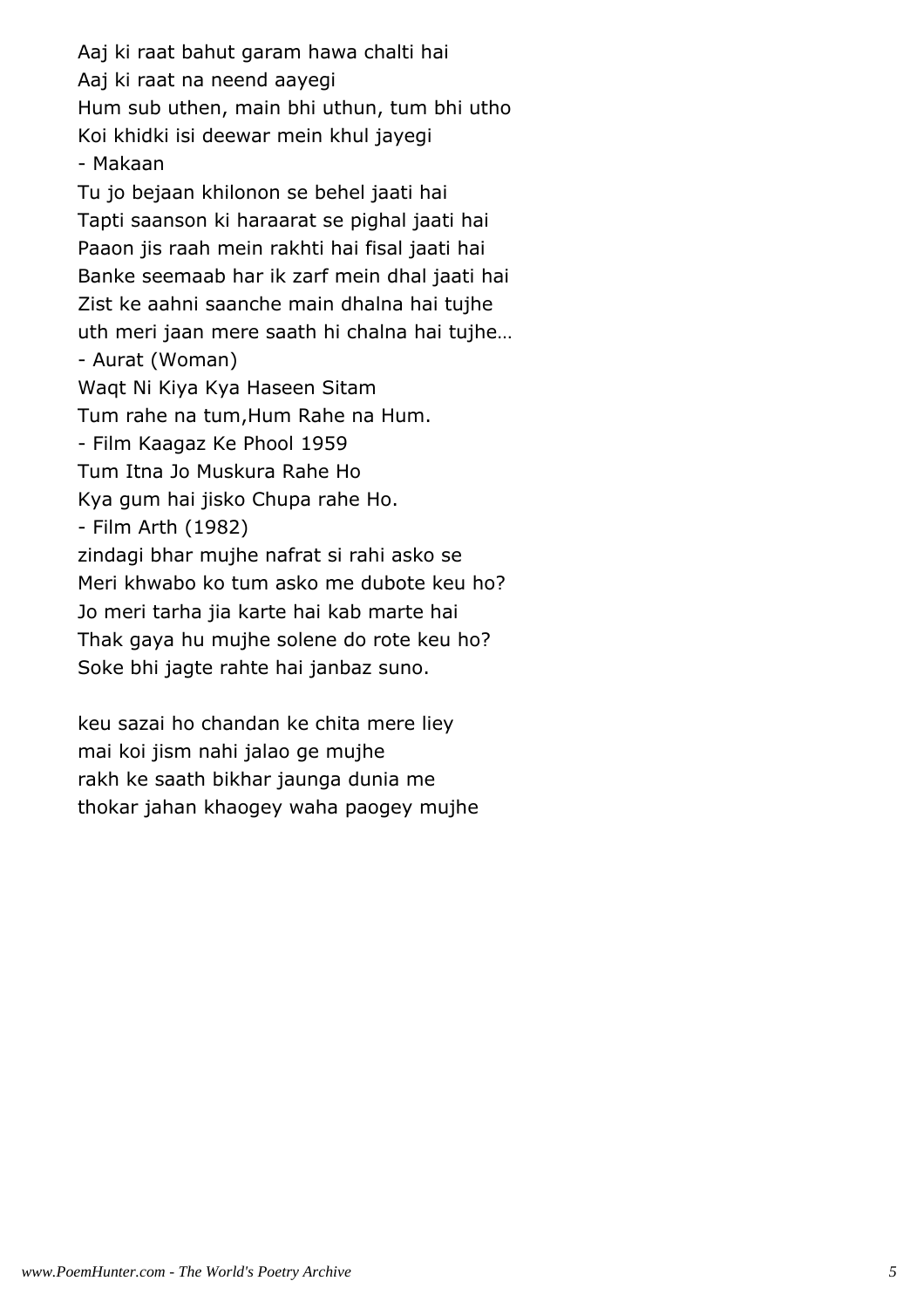# Aavaaraa Sajde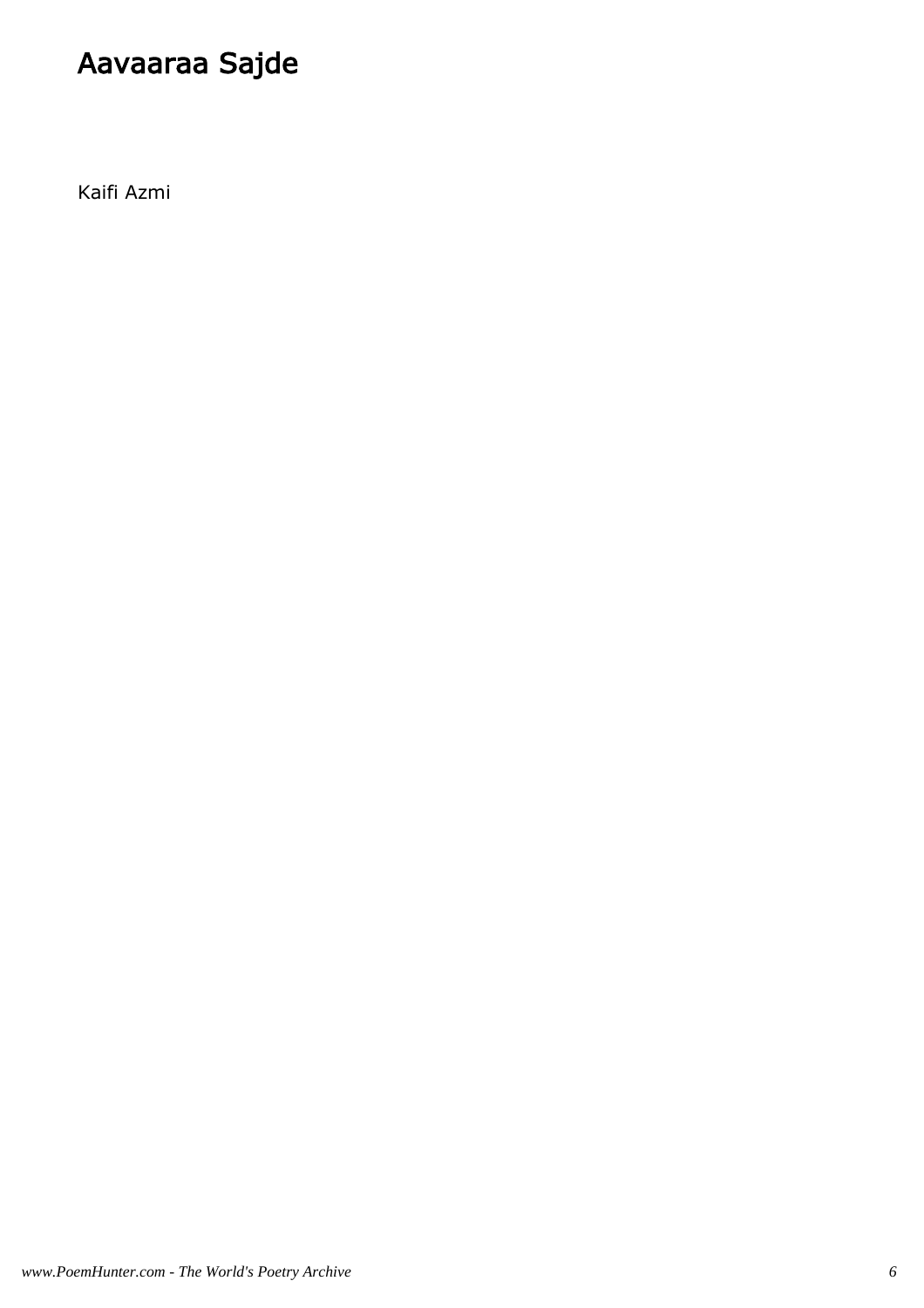# Ab Tum Aagosh-E-Tasavvur Me.N Bhii Aayaa Na Karo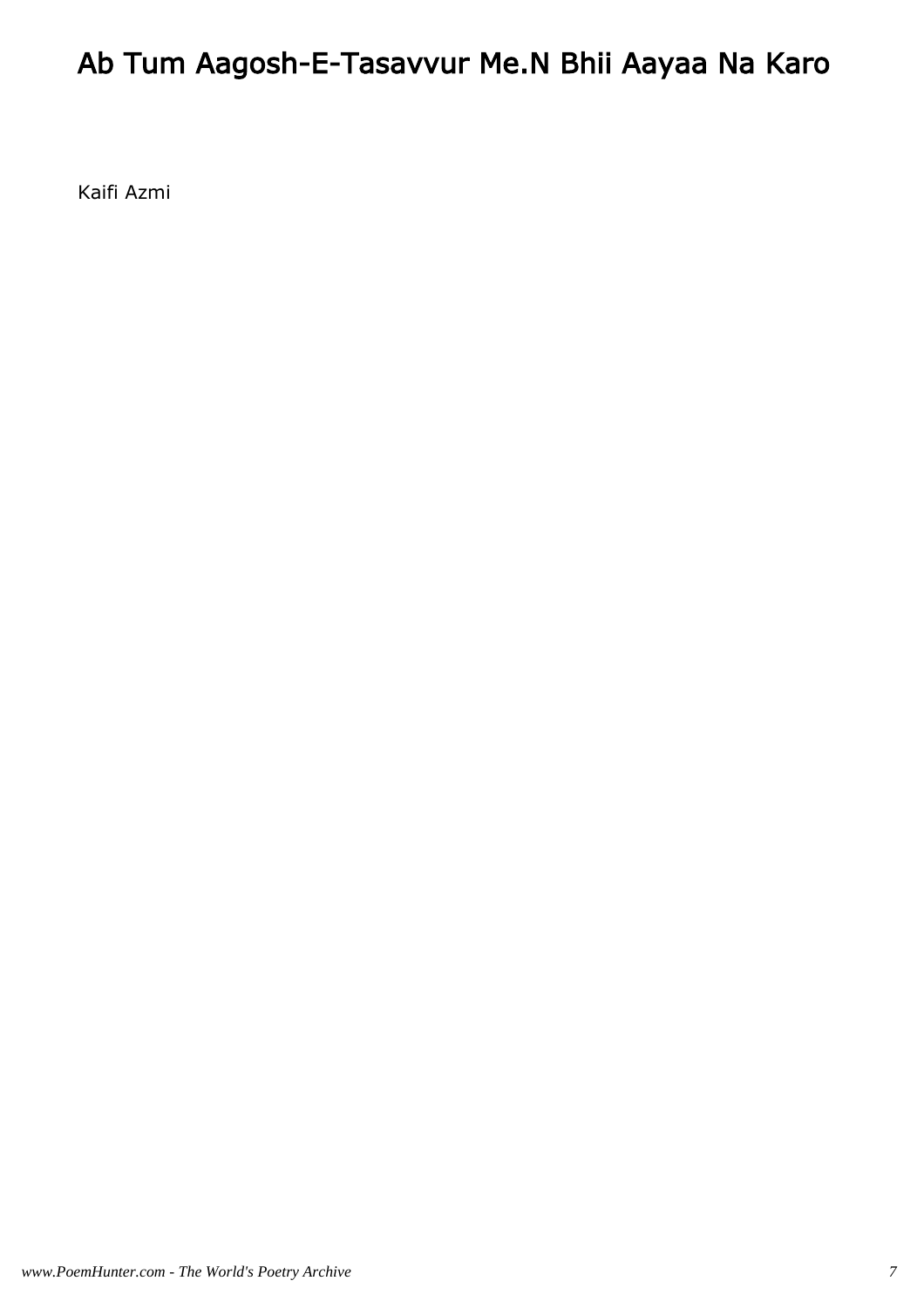#### Andeshe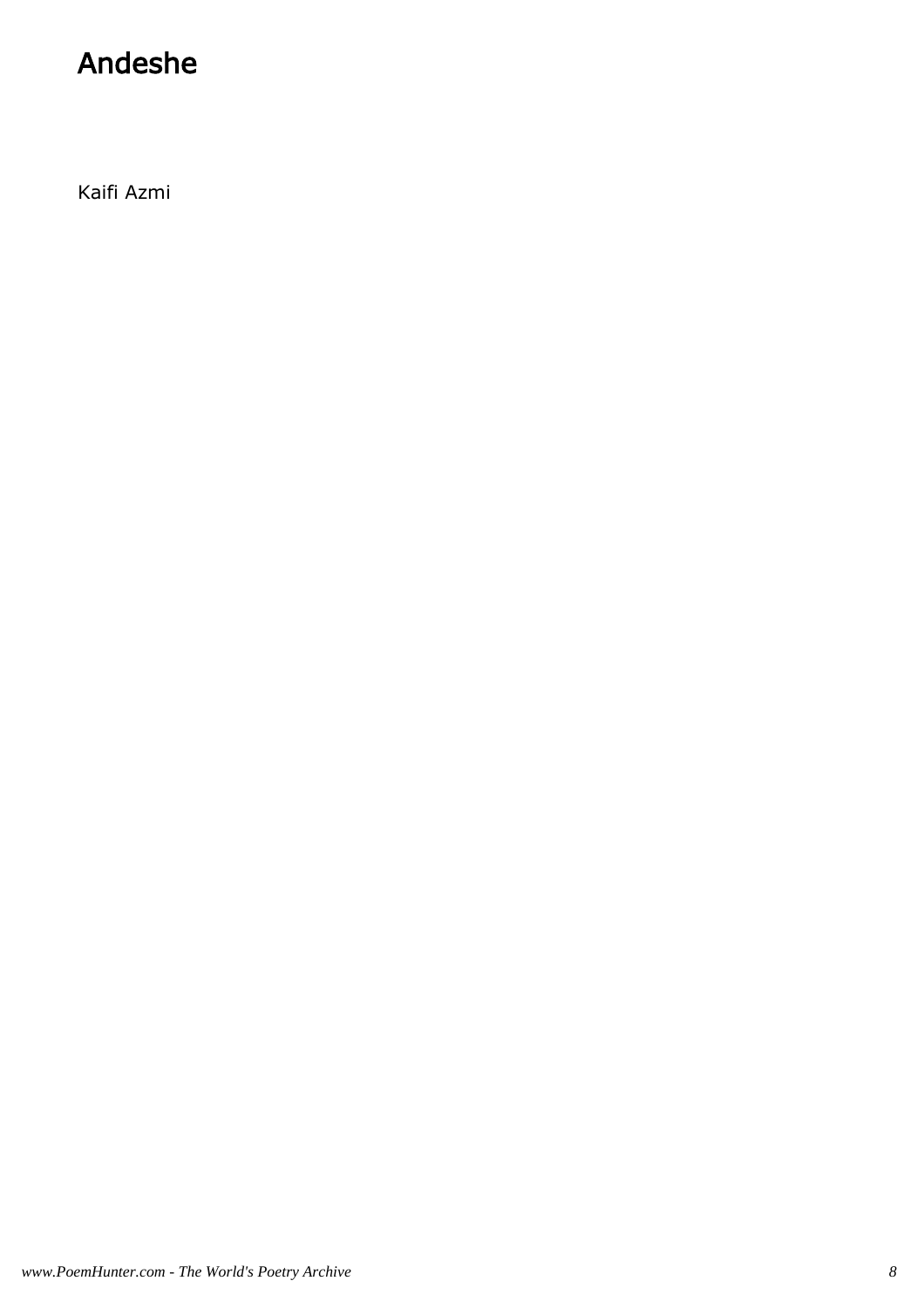# Azaa Me.N Bahate The Yahaa.N, Lahuu To Nahii.N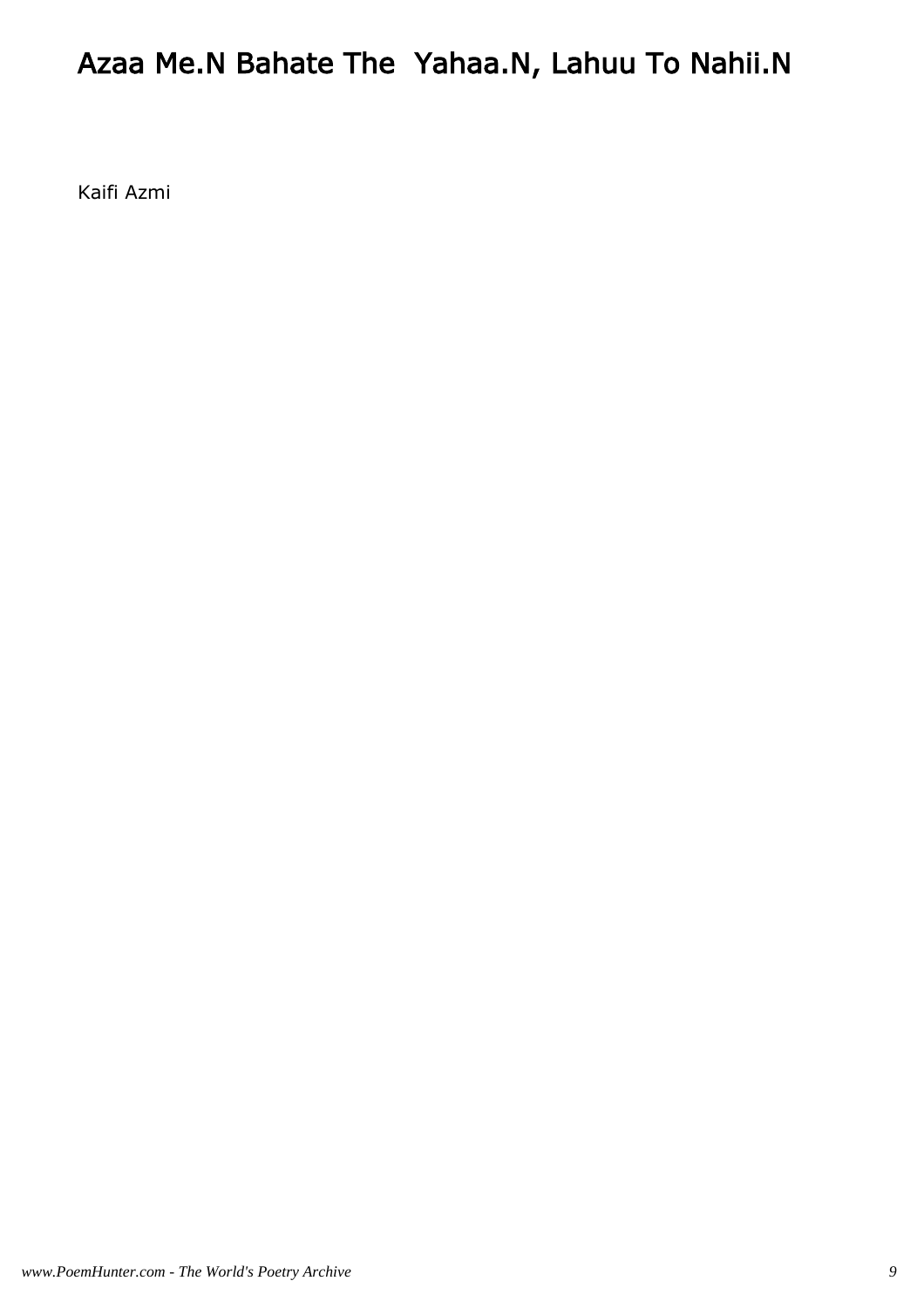# Bas Ik Jhijhak Hai Yahii Haal-E-Dil Sunaane Me.N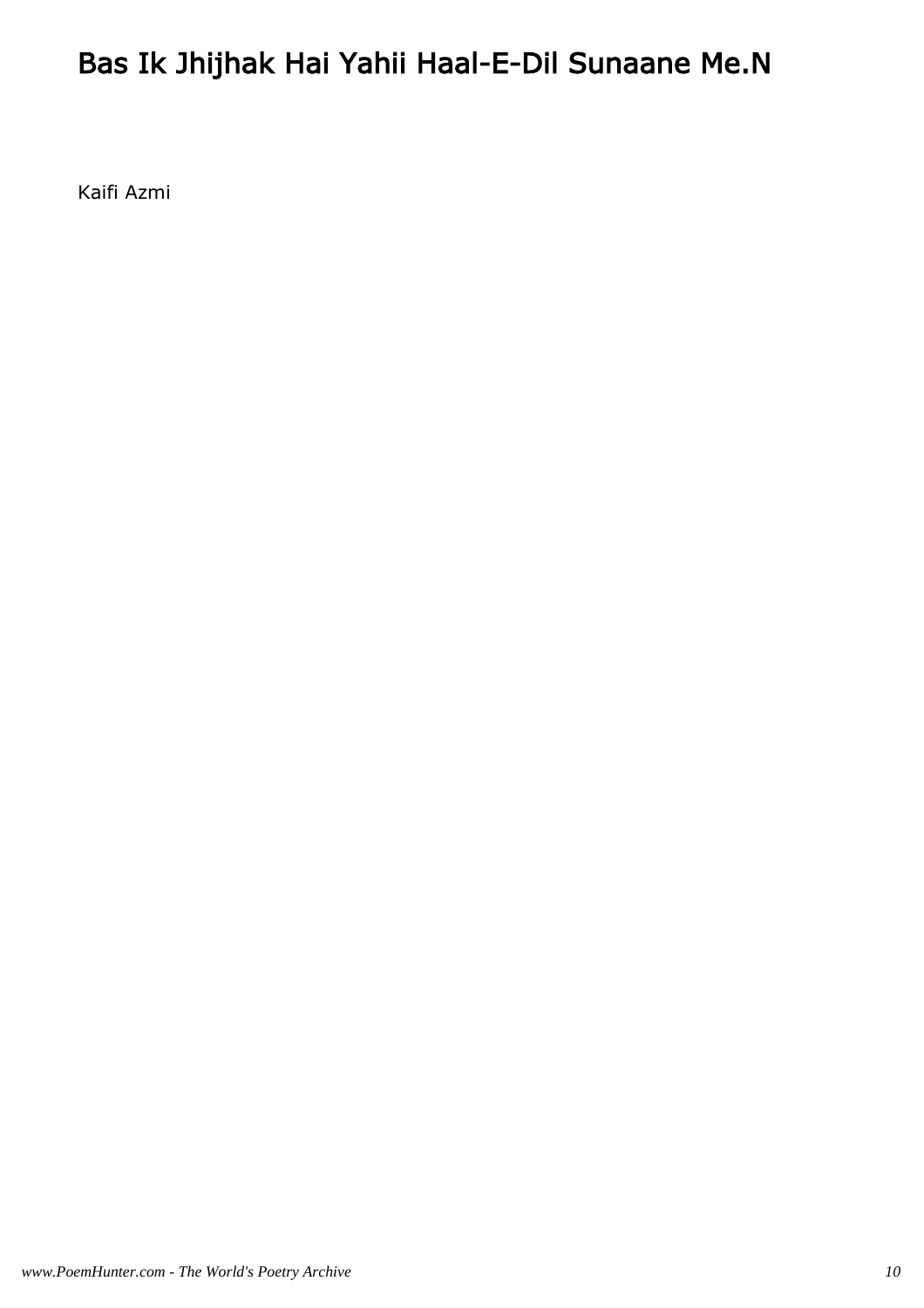#### Daayaraa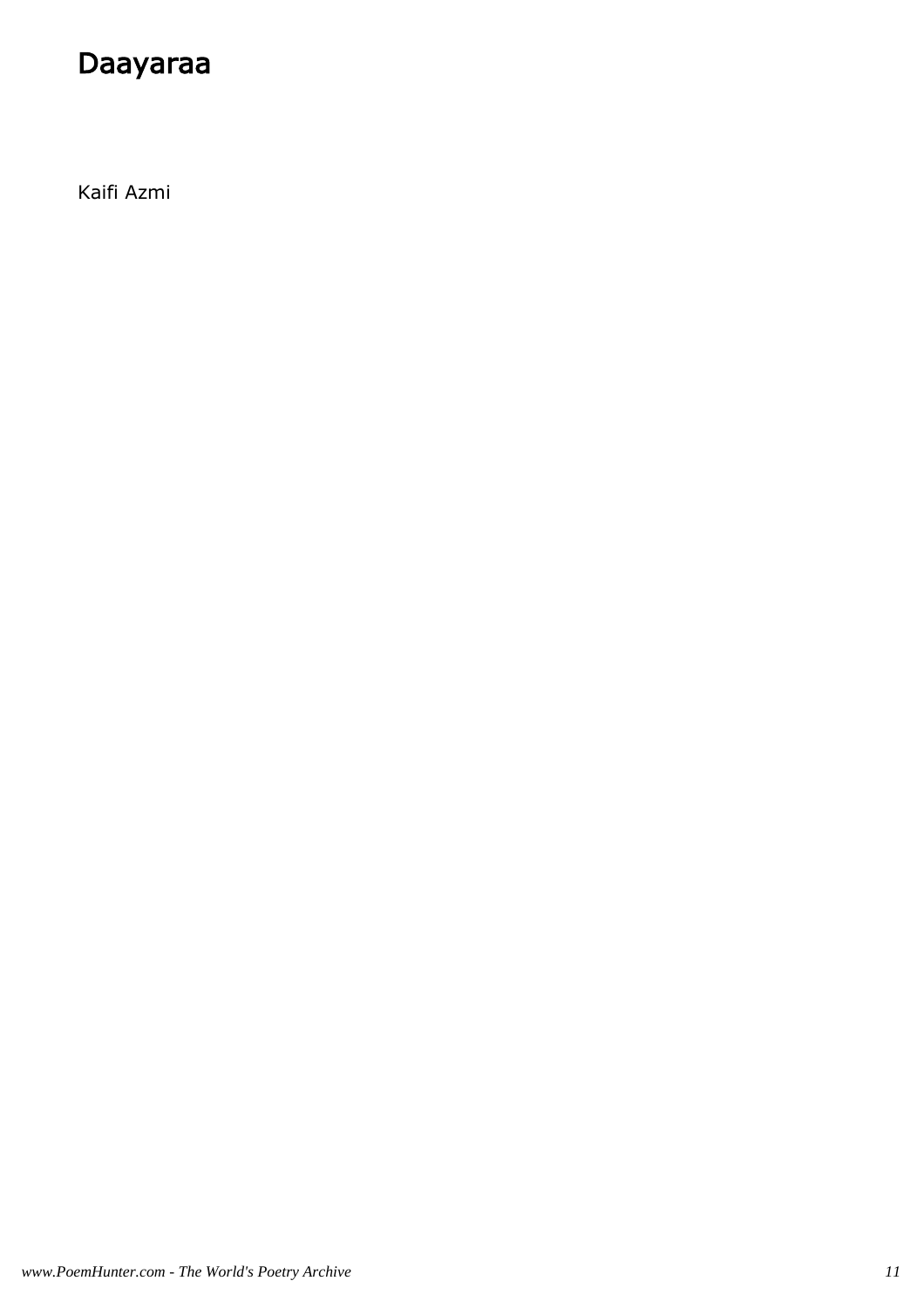#### Ek Duaa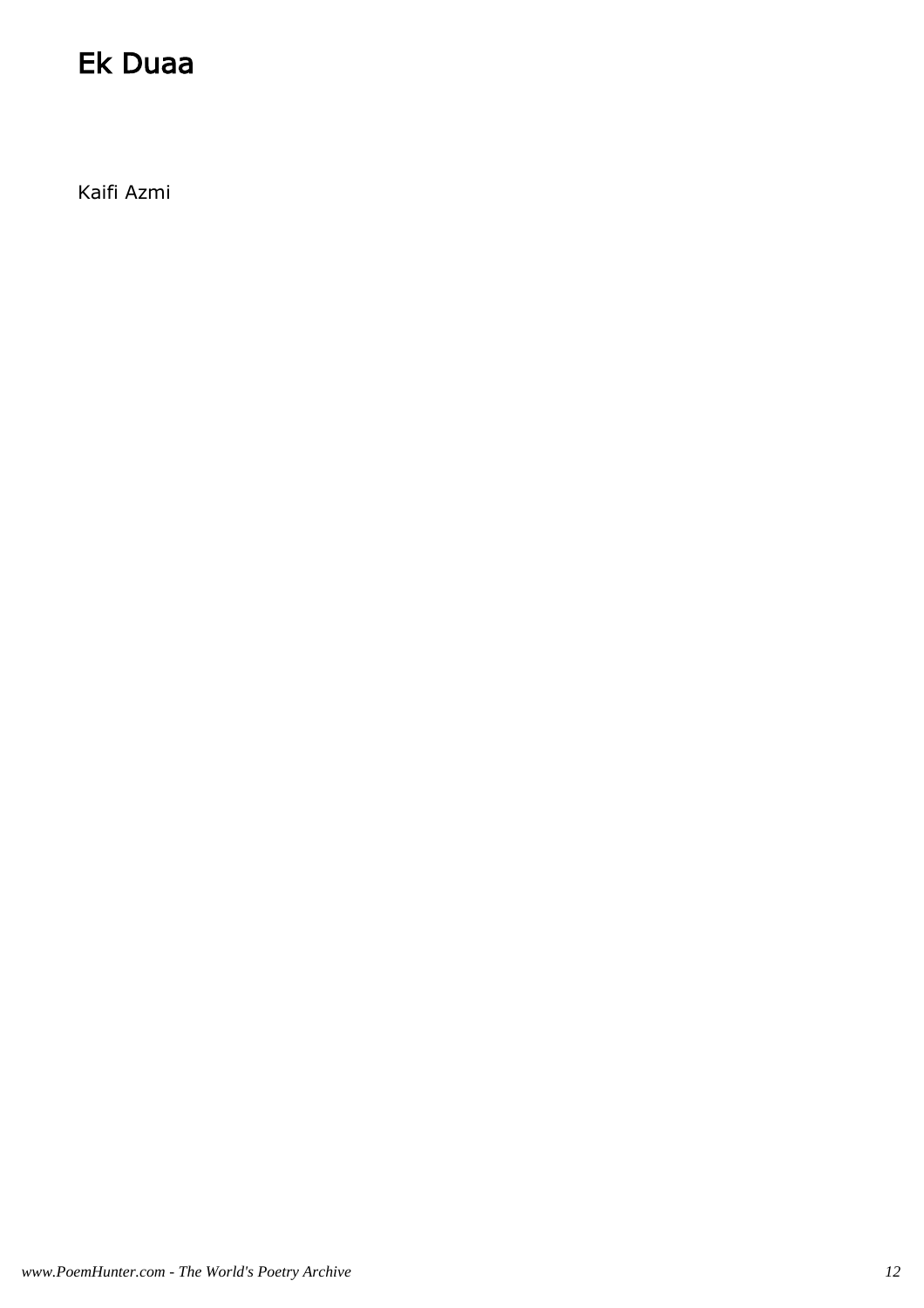# Ibne-E-Mariyam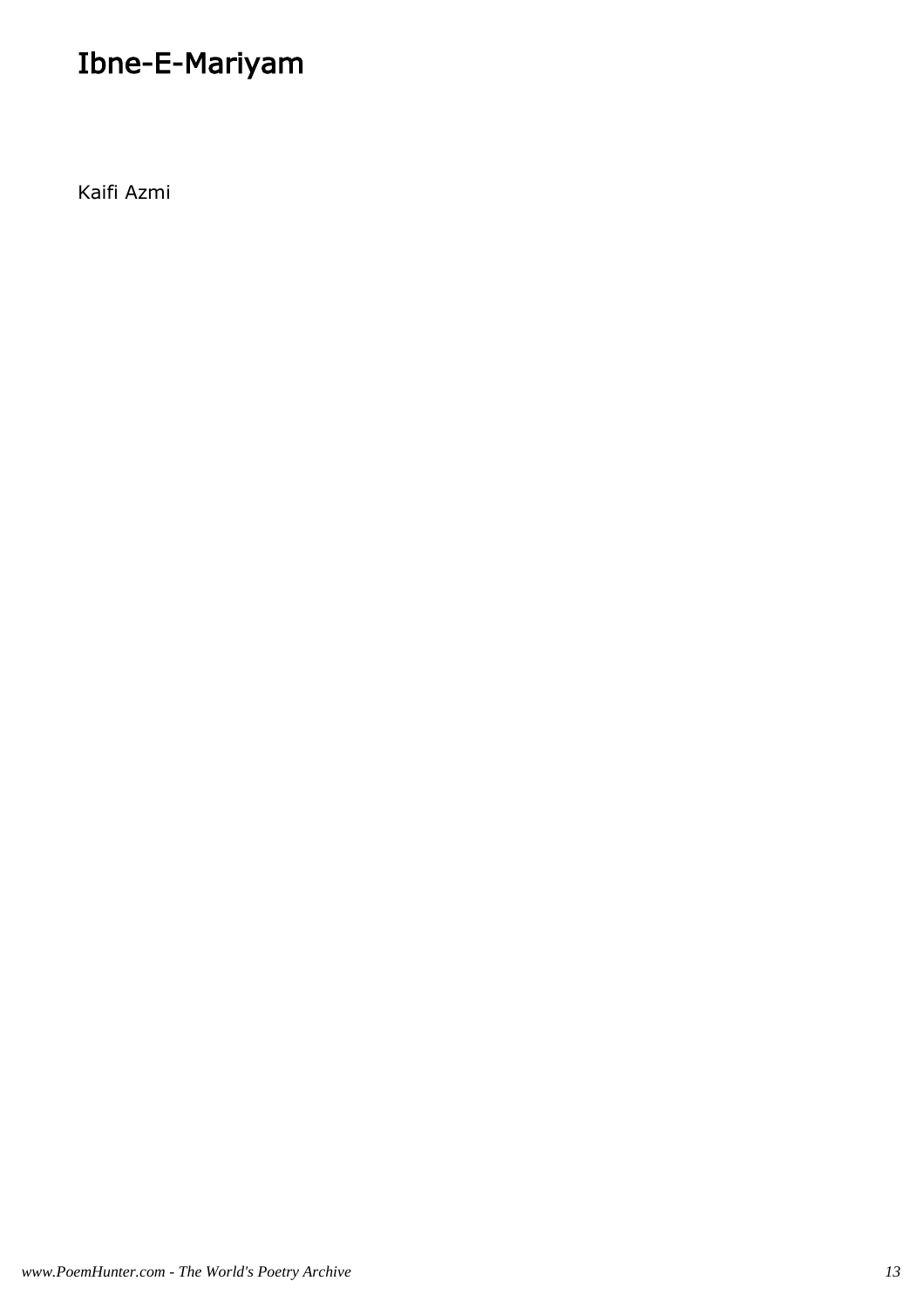# Itanaa To Zindagiii Me.N Kisii Kii Khalal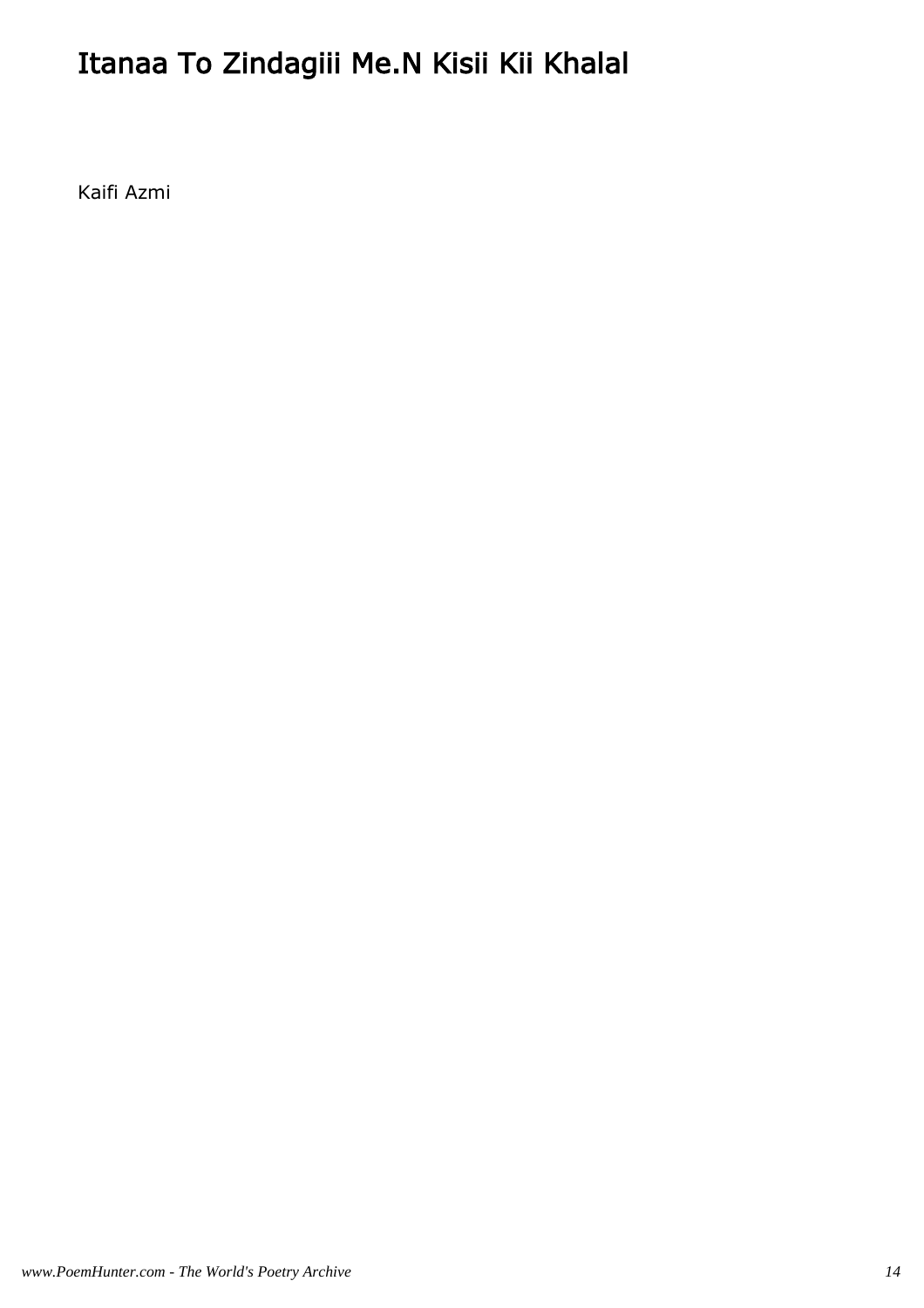# Jhukii Jhukii Sii Nazar Beqaraar Hai Ki Nahii.N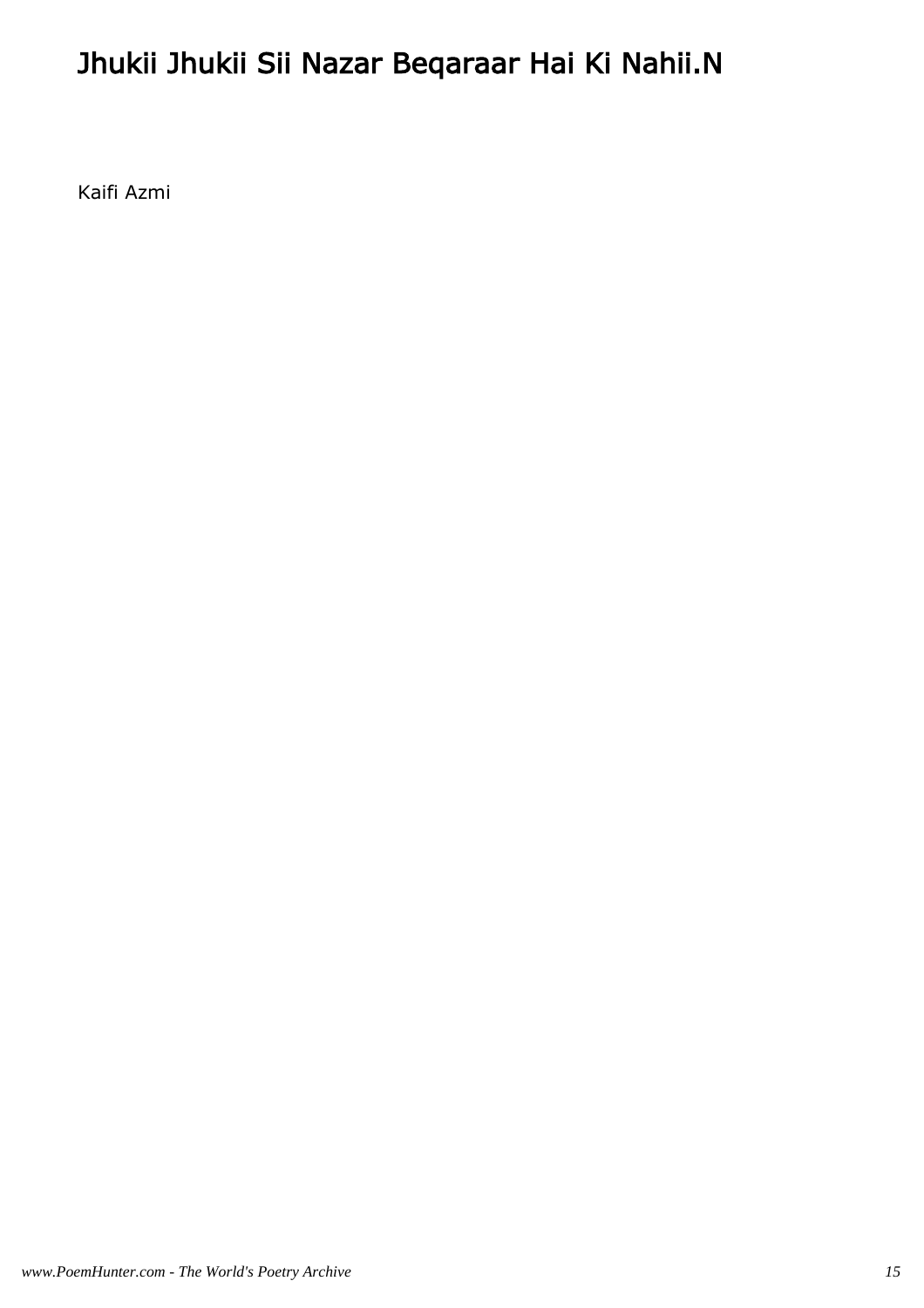### Koii Ye Kaise Bataa Ye Ke Vo Tanhaa Kyo.N Hai.N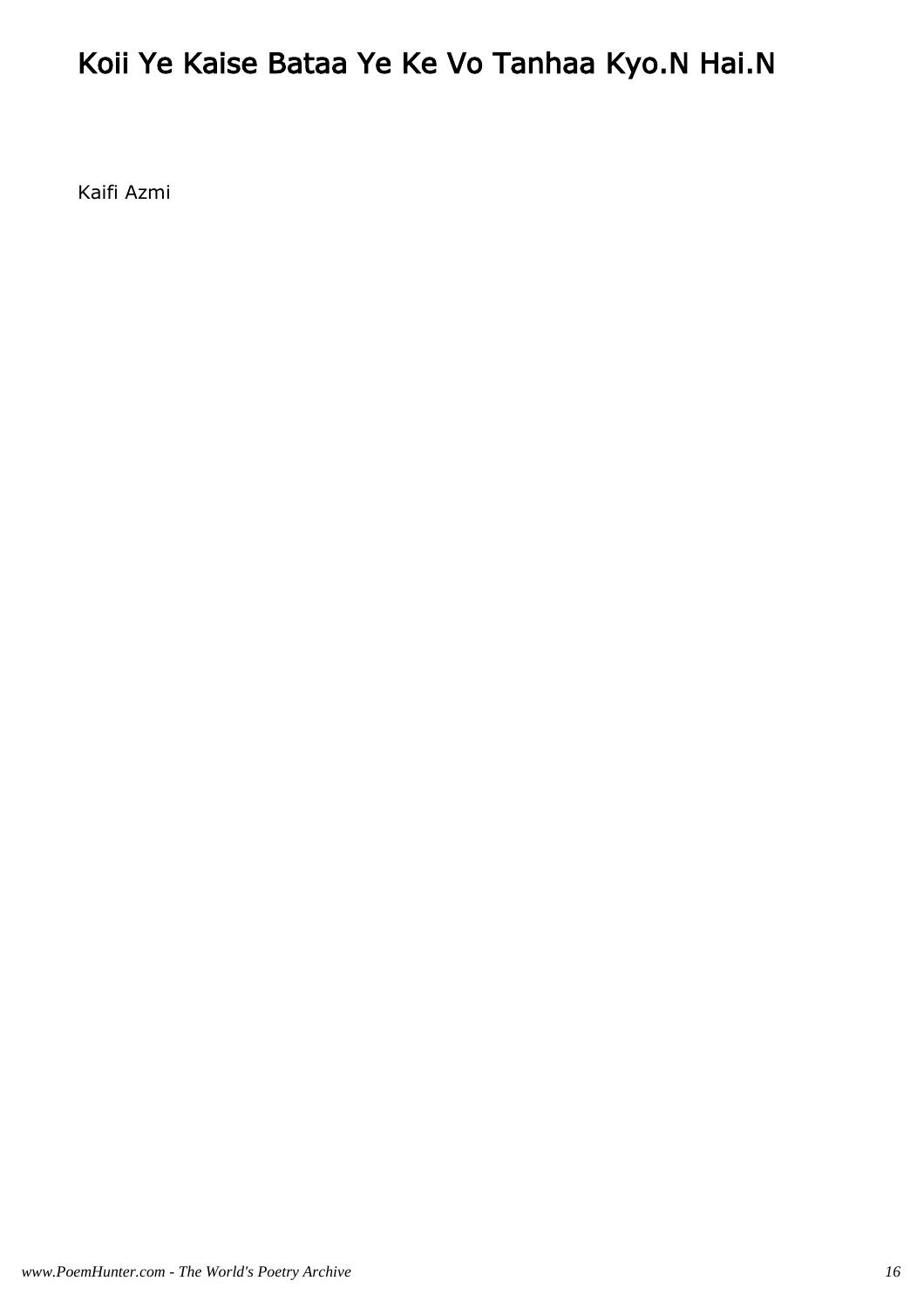#### Mai.N aa Huu.N Jise Vo Jahaa.N Nahii.N Milataa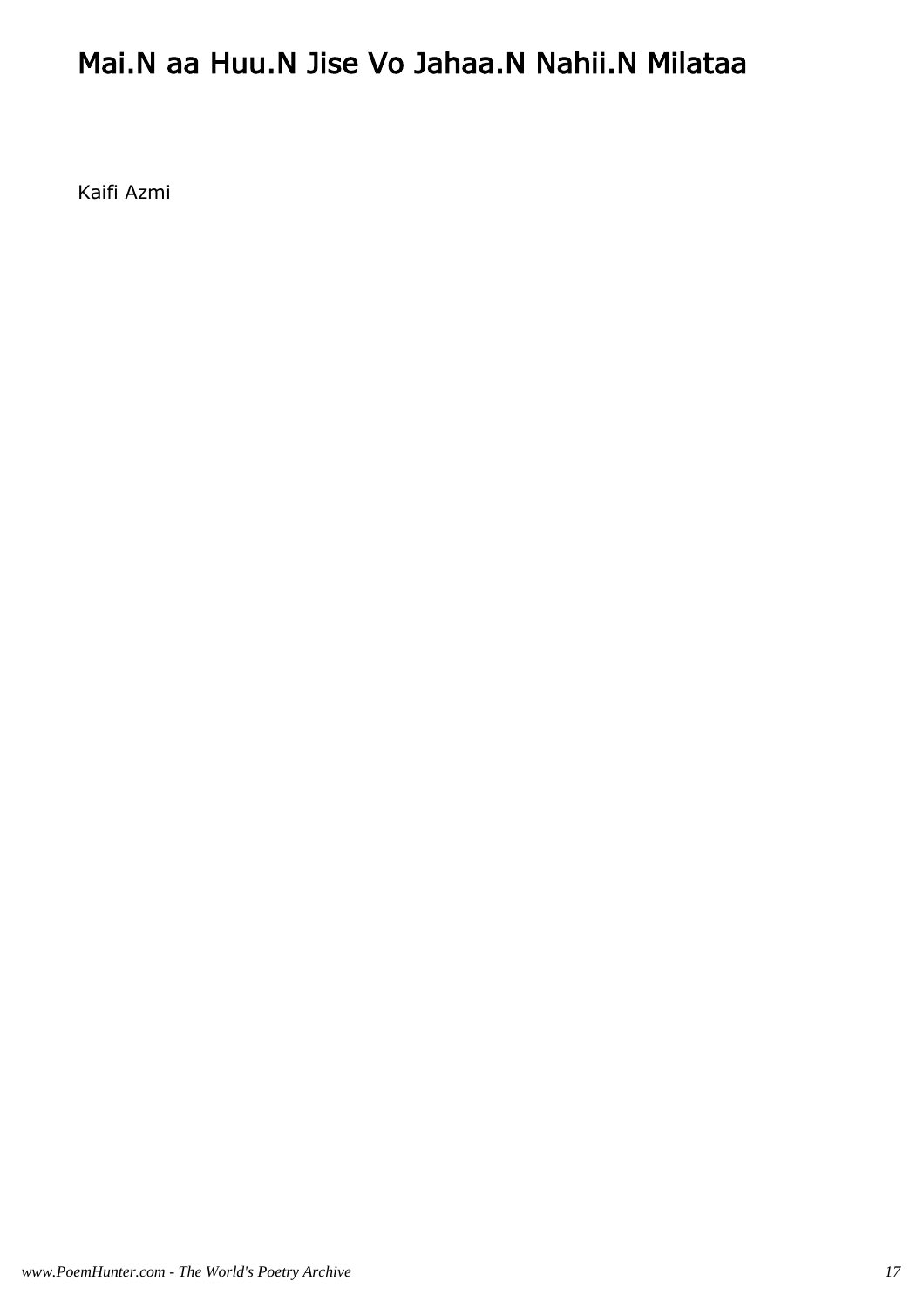#### Makaan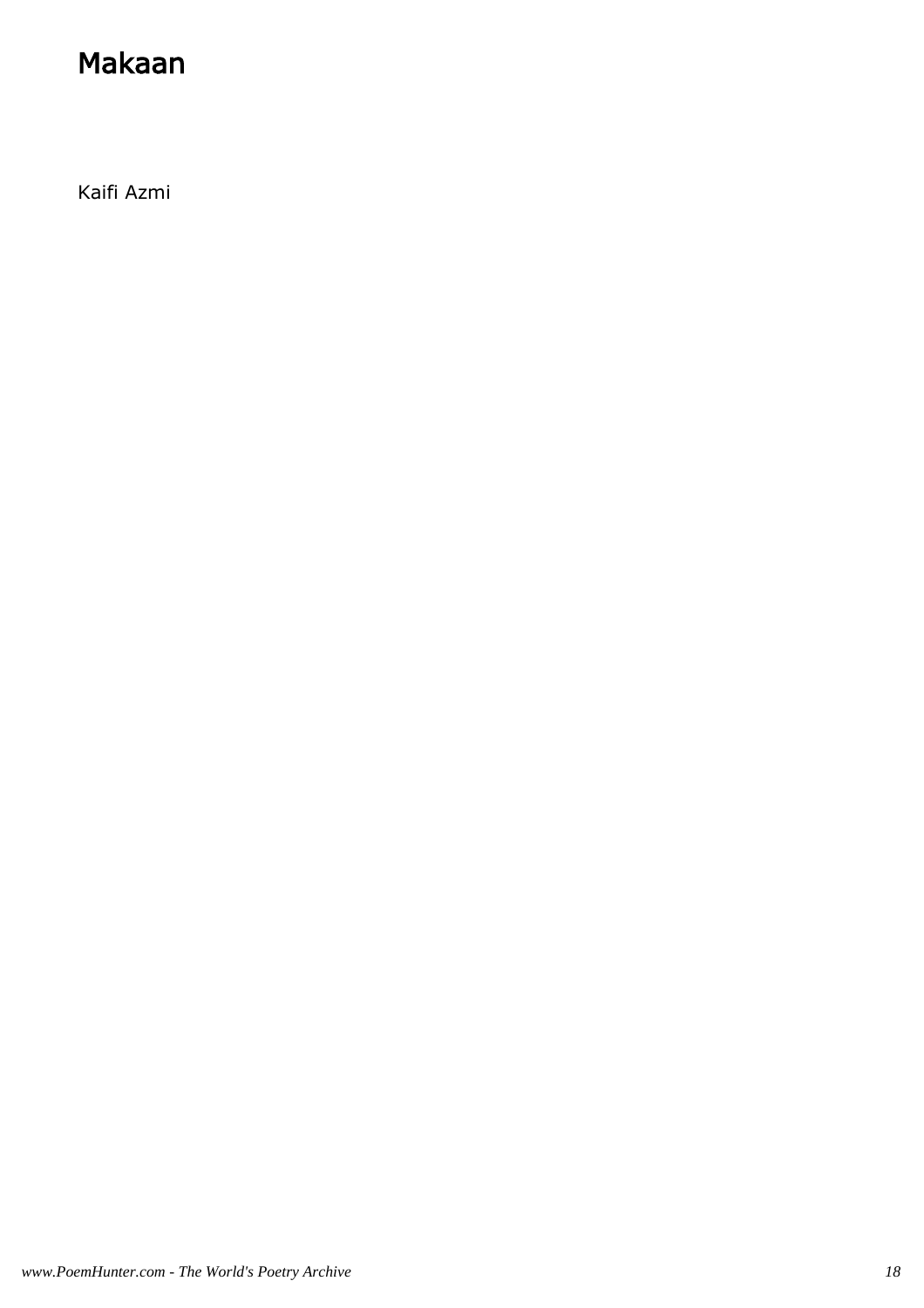#### Mashvare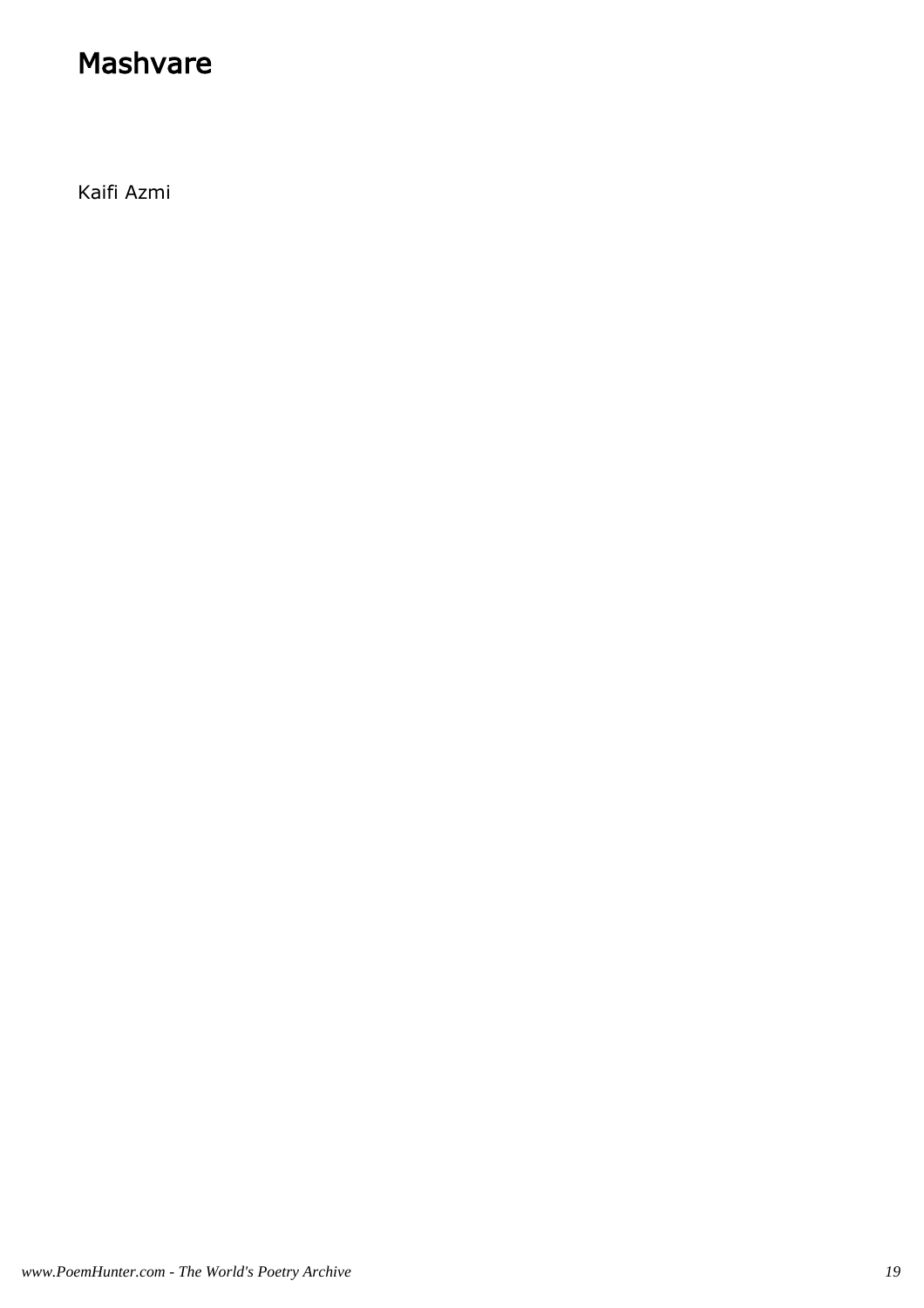# Mere Dil Me.N Tuu Hii Tuu Hai Dil Kii Davaa Kyaa Karuu.N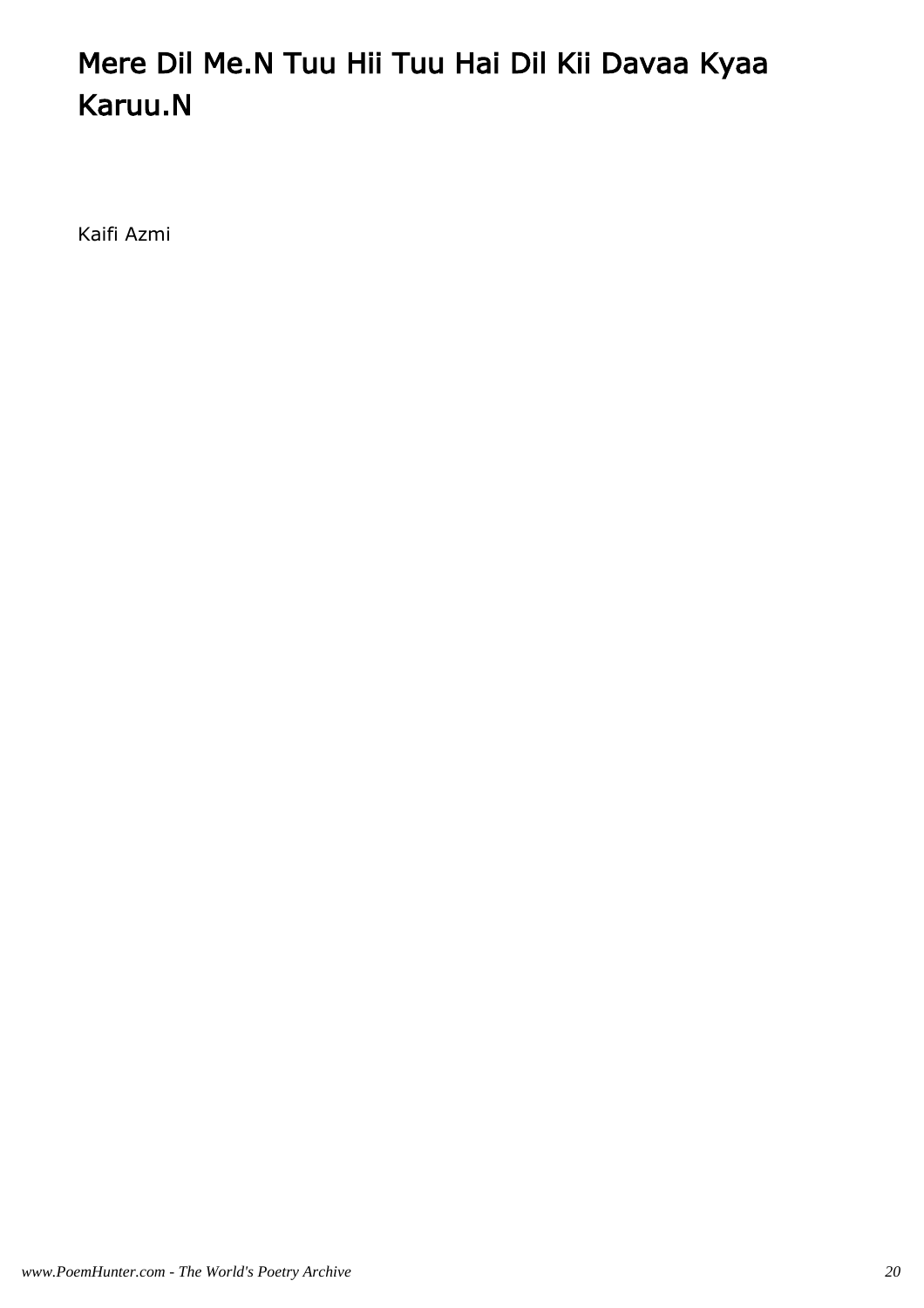#### Nazaraanaa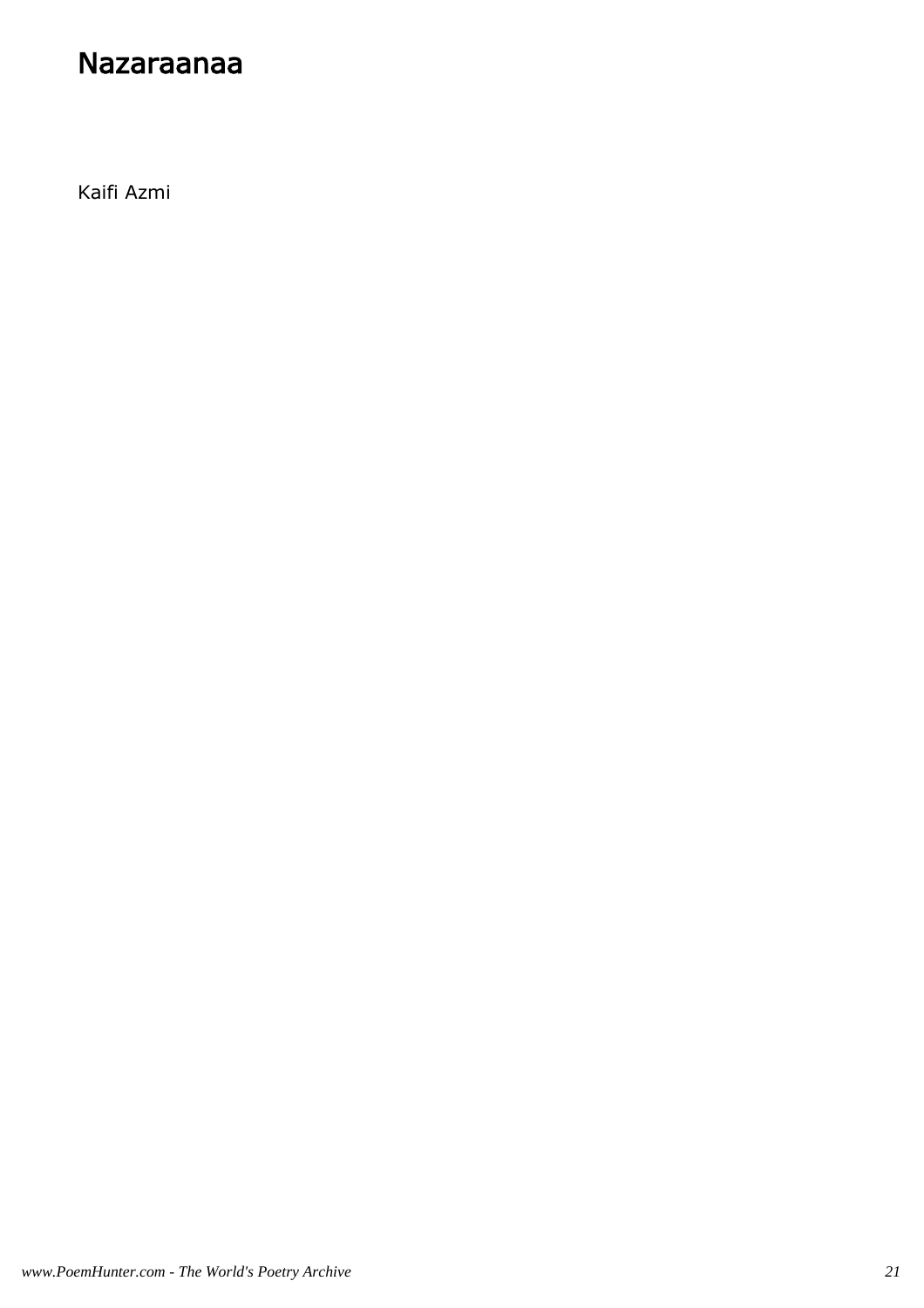#### Pahalaa Salaam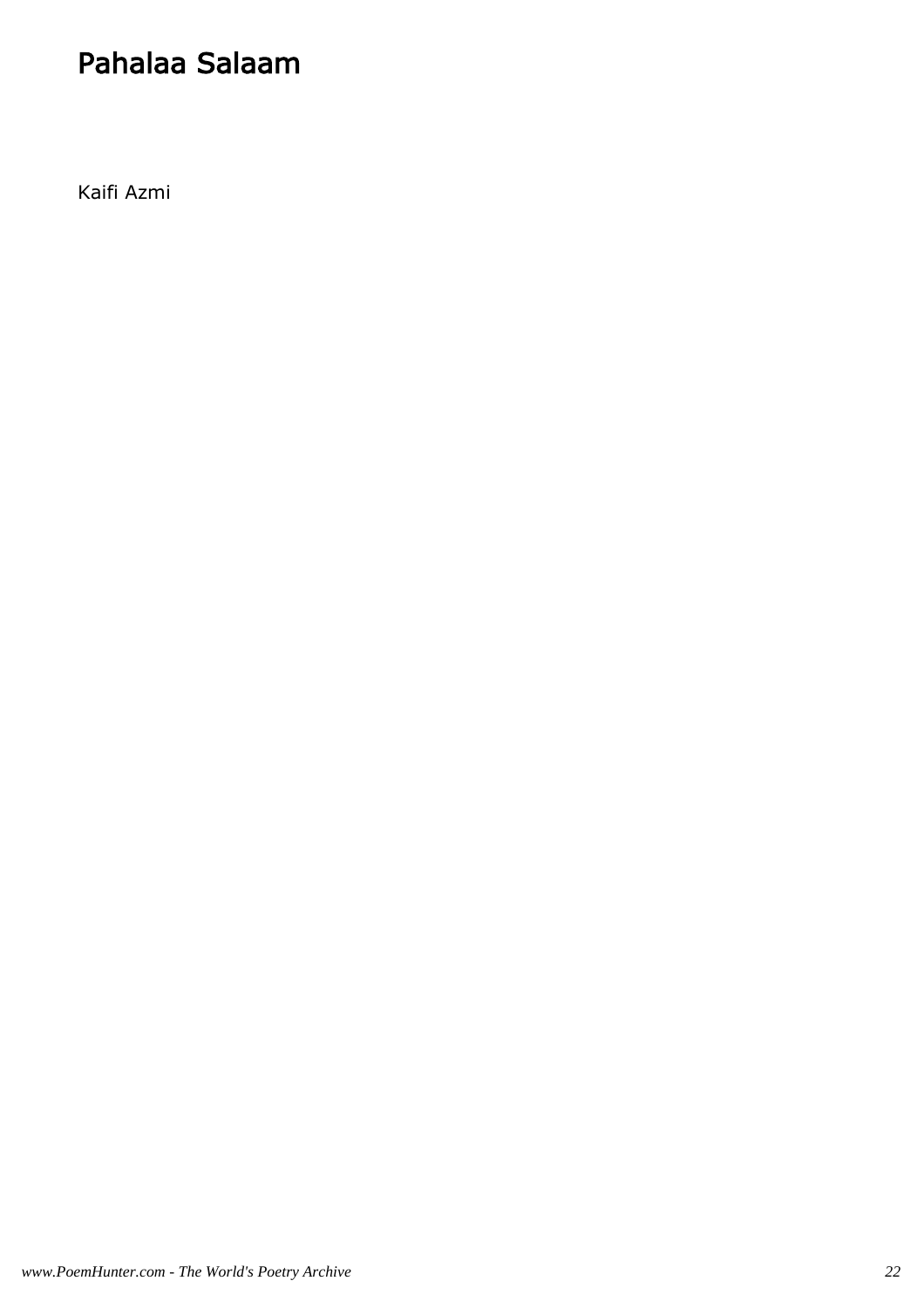# Patthar Ke Khudaa Vahaa.N Bhii Paaye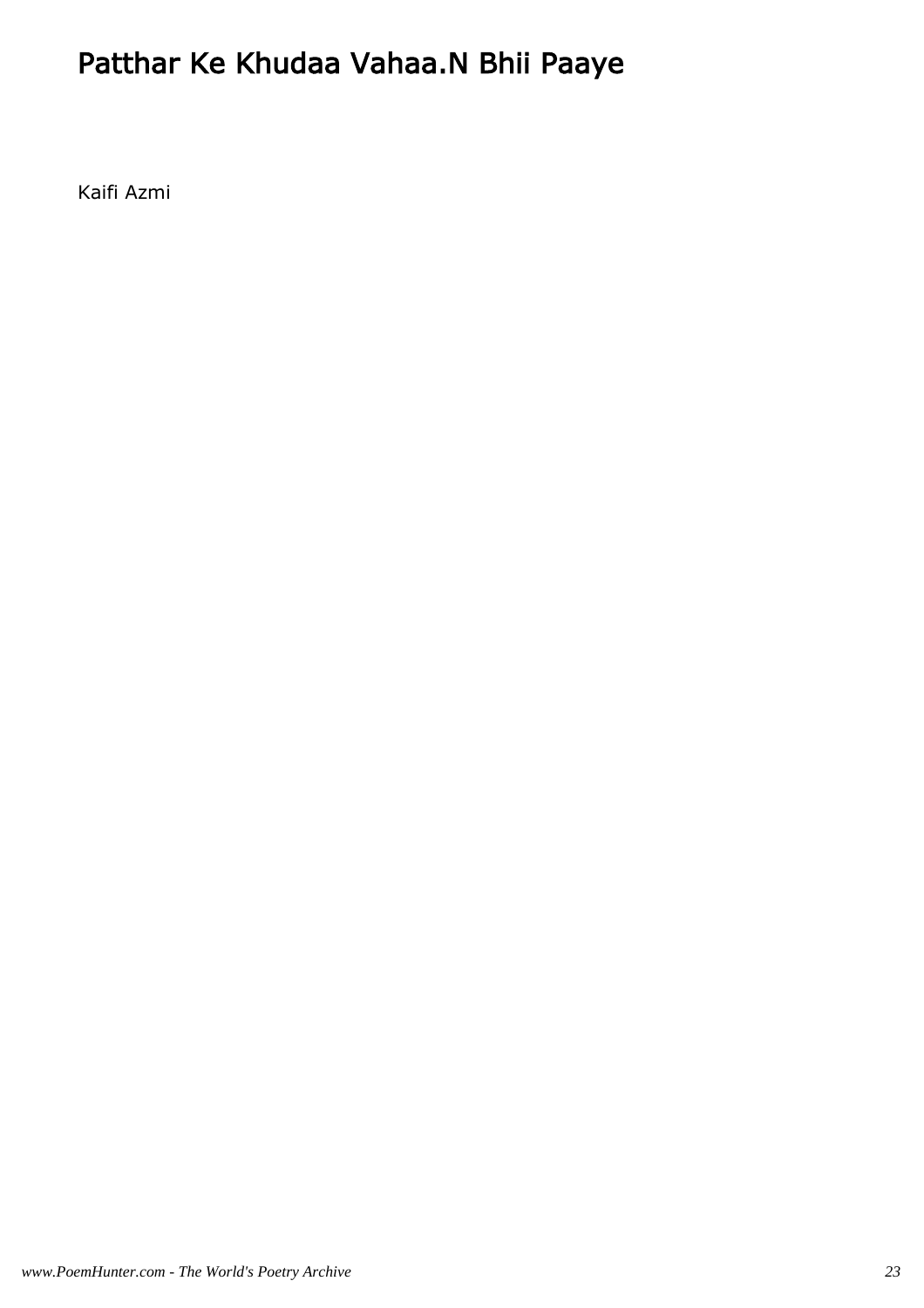#### Sunaa Karo Merii Jaa.N In Se Un Se Afasaane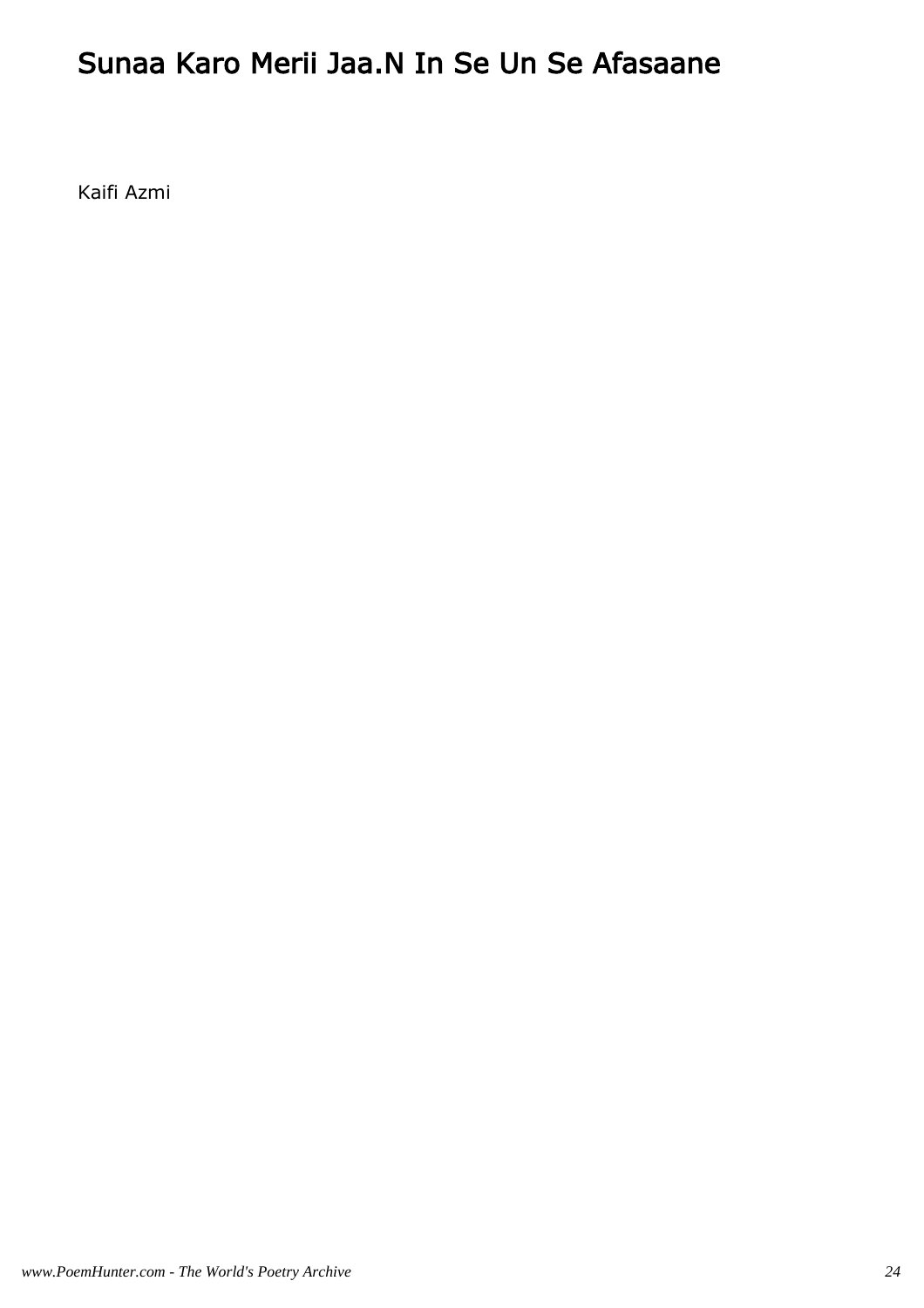### Tum Itanaa Jo Muskuraa Rahe Ho